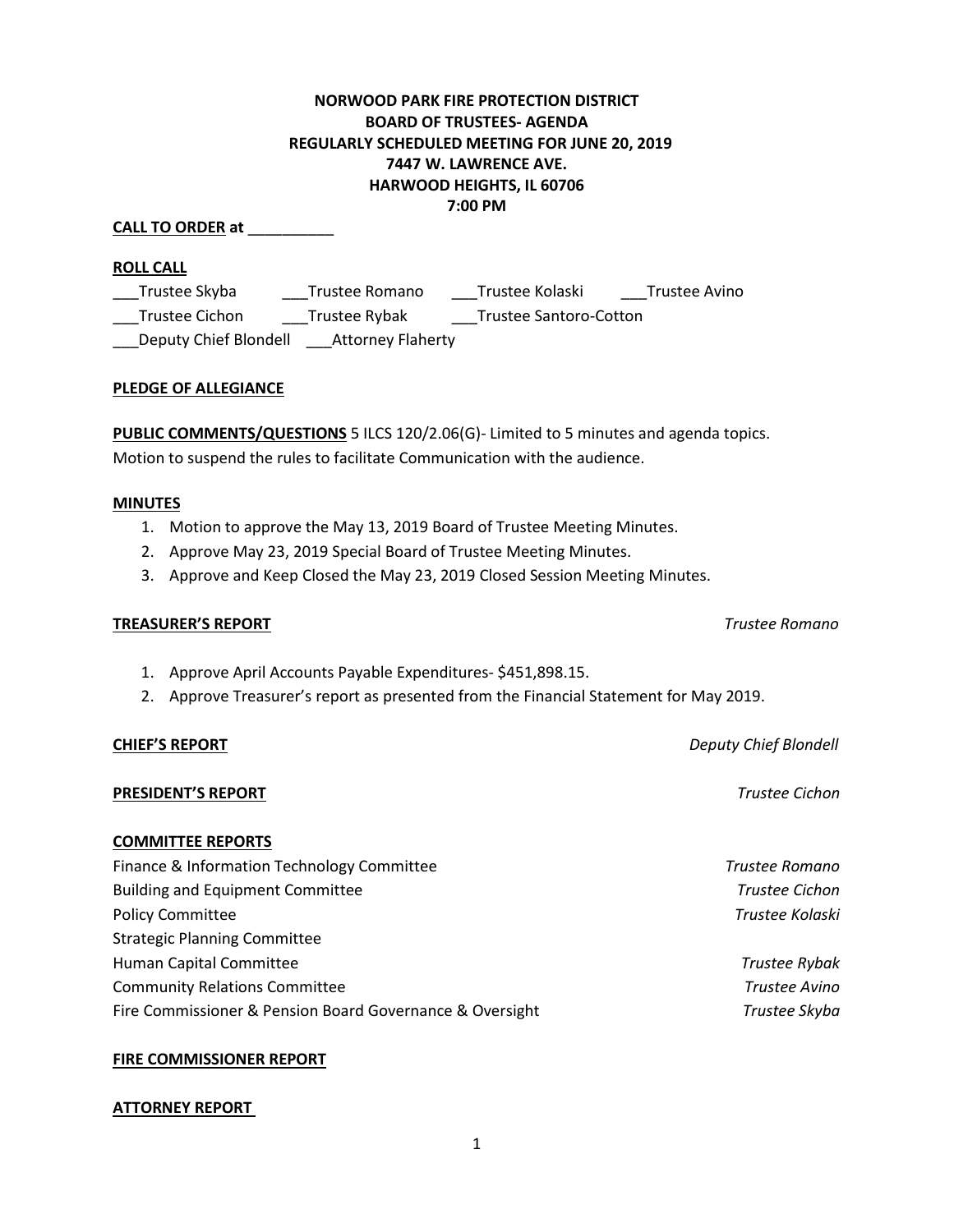#### **OLD BUSINESS**

*Review, discuss, and/or take action on matters relative on the following:*

1. Motion to approve the reappointment of Demetrius "Jimmy" Mougolias as Fire Commissioner of the Norwood Park Fire Protection District for a three-year term, from June 1, 2019 to May 31, 2022.

#### **NEW BUSINESS**

*Review, discuss, and/or take action on matters relative on the following:*

- 2. Motion to accept the resignation letter of Fire Chief/Administrator Terrence Vavra effective June 20, 2019.
- 3. Motion to approve the payout of vacation time and personal days to Terrence Vavra in the amount of \$2,850.59 paid out on July 1, 2019.
- 4. Motion to hire candidate Dominick Koss from the eligibility list, per the recommendation of the Norwood Park Fire Board of Commissioners, effective July 16, 2019 contingent upon the passing of all appropriate testing.

#### *CONSENT AGENDA*

- 5. To adopt and approve Ordinance #19-3, the Norwood Park Fire Protection District Tentative Budget and Appropriation for fiscal year 2019-2020.
- 6. To approve the Pension Fund Tax Levy Actuarial Valuation by Lauterbach and Amen for: Fiscal Year End June 30, 2019 at a cost of \$2,900 Fiscal Year End June 30, 2020 at a cost of \$2,990 Fiscal Year End June 30, 2021 at a cost of \$3,080 Fiscal Year End June 30, 2022 at a cost of \$3,170 (The Norwood Park Pension Fund will reimburse the District for 50% of the cost.)
- 7. To approve Fire Pension Fund GASB 67/68 Actuarial Valuation by Lauterbach and Amen for: Fiscal Year End June 30, 2019 at a cost of \$2,400 Fiscal Year End June 30, 2020 at a cost of \$2,475 Fiscal Year End June 30, 2021 at a cost of \$2,550 Fiscal Year End June 30, 2022 at a cost of \$2,625 (The Norwood Park Pension Fund will reimburse the District for 50% of the cost.)
- 8. To approve Implementation and Preparation of GASB 74/75 (OPEB) Actuarial Valuation by Lauterbach and Amen for: Fiscal Year End June 30, 2019 at a cost of \$2,600 Fiscal Year End June 30, 2020 at a cost of \$850